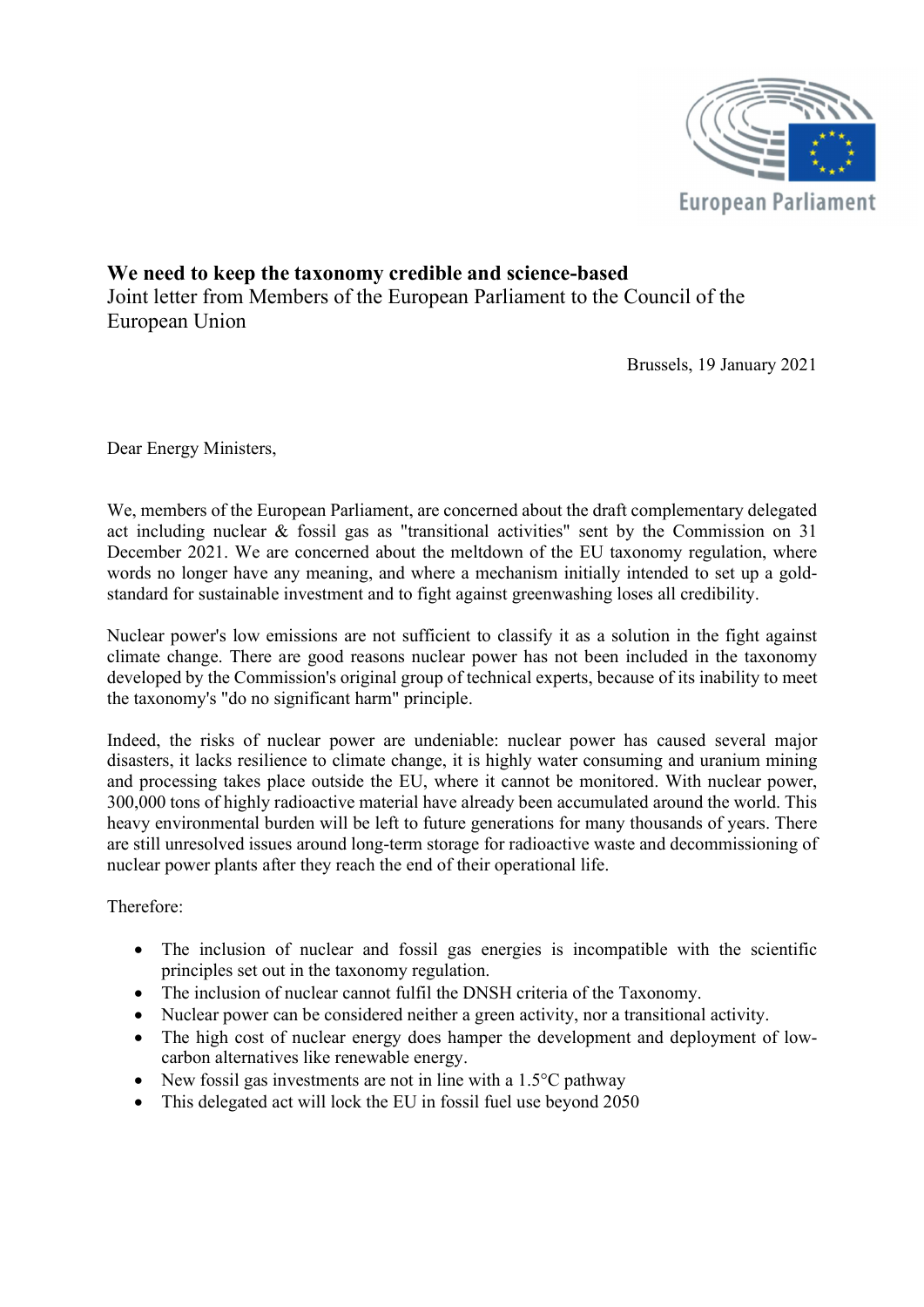

Taxonomy is built on scientific principles, which cannot simply be changed at political discretion. Classifying investments that have no long-term future as "green" under the Green Deal would break the credibility of the taxonomy. Major private investors had warned that such an inclusion would force them not to use the EU taxonomy. This will send the wrong signal and could jeopardize the EU's progress on its climate commitments.

 We call on the Council to object to this delegated act including nuclear and fossil gas fossil activities in the EU Taxonomy.

Cornelia Ernst (Left) Claudia Gamon (Renew) Michèle Rivasi (Greens/EFA) Andreas Schieder (S&D)

François Alfonsi(Greens/EFA) Rasmus Andresen (Greens/EFA) Maria Arena (S&D) Pernando Barrena (THE LEFT) Brando Benifei (S&D) Benoît Biteau (Greens/EFA) Malin Björk (THE LEFT) Marc Botenga (THE LEFT) Delara Burkhardt (S&D) Martin Buschmann (NI) Damien Carême (Greens/EFA) Fabio Massimo Castaldo (NI) David Cormand (Greens/EFA) Ignazio Corrao (Greens/EFA) Ciarán Cuffe (Greens/EFA) Clare Daly (THE LEFT) Rosa D´Amato (Greens/EFA) Gwendoline Delbos-Corfield (Greens/EFA) Karima Delli (Greens/EFA) Özlem Demirel (THE LEFT) Anna Deparnay-Grunenberg (Greens/EFA) Eleonora Evi (Greens/EFA) Niels Fuglsang (S&D) Evelyne Gebhardt (S&D) Francisco Guerreiro (Greens/EFA) Claude Gruffat (Greens/EFA) José Gusmão (THE LEFT) Anja Hazekamp (THE LEFT) Hannes Heide (S&D) Yannick Jadot (Greens/EFA)